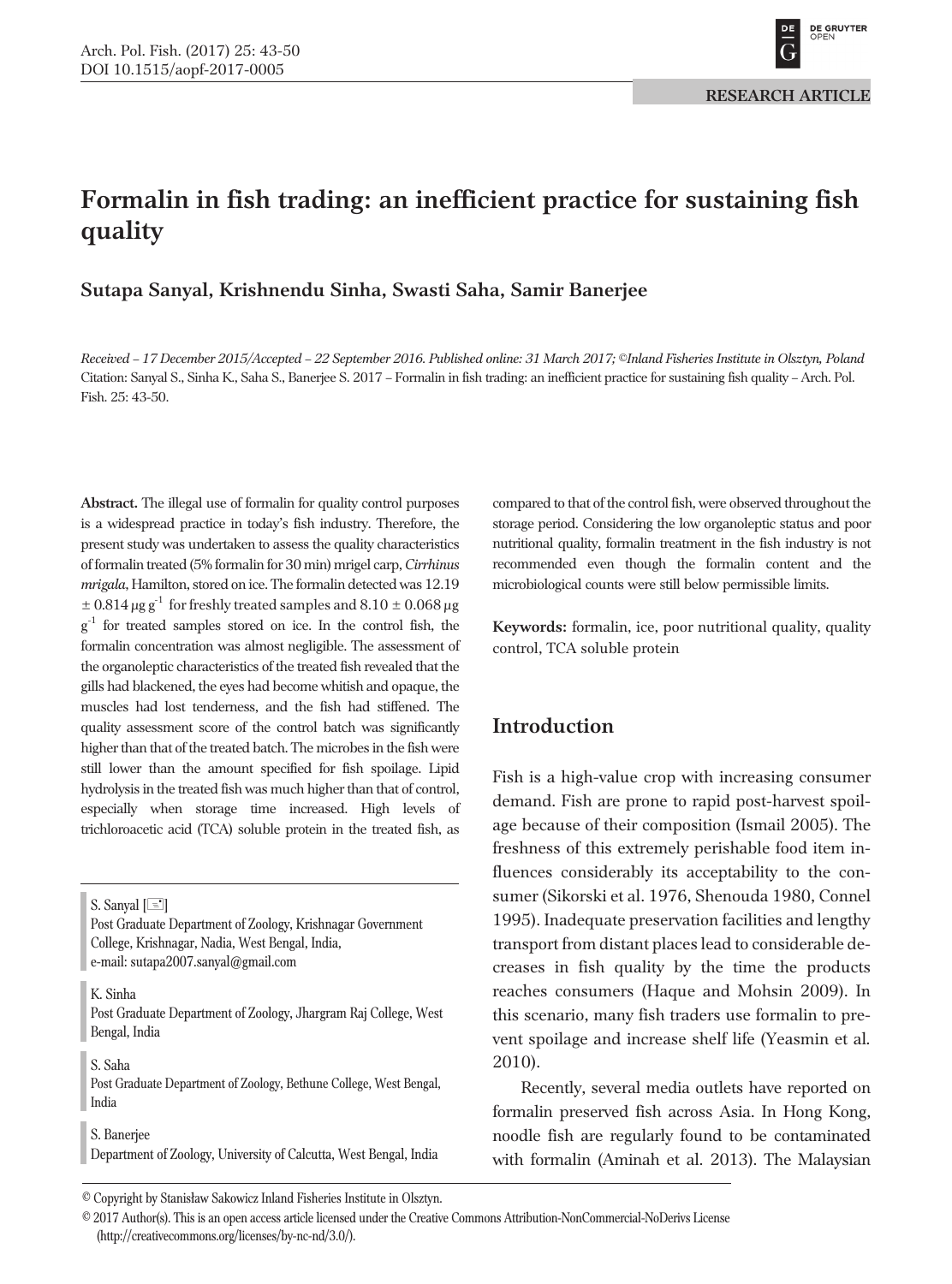government have information that imported fish like cod, salmon, and tuna have formalin in them. Fish are dipped in formalin before being transported from fishing ports to the inland markets in Sri Lanka. In Tanzania, Indonesia, China, and Ghana, the use of formalin to store fish is widespread (Goon et al. 2014). Many studies done by the Bangladesh government show evidence of high formalin levels in imported freshwater fish, while the amounts in local varieties of the same species are almost negligible (Hossain et al. 2008). The high formalin during content in imported freshwater fish definitely confirms this illegal practice of formalin preservation (Bianchi et al. 2007). The natural formation of formalin post mortem is reported to be much lower in freshwater fish than in marine fish (Jaman 2013). Formalin contamination is also reported in India in fish of the genus *Pangasius*, a type of Vietnamese catfish farmed in Andhra Pradesh.

Among different fixatives, attention has been paid to formalin as it is listed as a group 1 carcinogen by the International Agency for Research on Cancer (IARC 2004). Thus, even smoked fish are not permitted to absorb formalin in excess of 5  $\mu\text{g g}^{-1}$  during processing (Malaysian Food Regulations 1985 and 2006). The established fact is that fish contaminated with formalin have a longer shelf life than fish stored on ice (Yeasmin et al. 2010), but little is known about the quality aspects of fish contaminated with formalin. Prolonged dietary formalin exposure could be potentially lethal even in low amounts. The present paper, therefore, focuses on estimating formalin levels and nutritional status assessments of fish contaminated with formalin.

### **Materials and Methods**

Mrigel carp, *Cirrhinus mrigala*, Hamilton, weighing between 50 to 55 g (1.4 kg in total) were purchased from Maniktala market in Kolkata, West Bengal, India from July to October 2014. Samples were transported to the Bethune College laboratory within a half an hour in an insulated ice box (at a fish to ice ratio of 1:1). The fish were then separated in two different lots for analysis, i.e., ice stored fish with

(treated) or without (control) formalin treatment. Fish from the treated group were bathed in a 5% formalin solution for 30 min before ice storage. The fish specimens from the two lots were kept in separate ice boxes surrounded by crushed ice at a 1:1 fish to ice ratio. The boxes were stored in a refrigerator at 4°C. When required, the ice was renewed. Control and treated fish samples were taken for analysis on days 0, 8, 12, and 14 of ice storage.

### **Determination of formalin**

The formalin content of the fish samples was determined with the spectrophotometric method of Nash (Castell and Smith 1973) in a Trichloroacetic acid (TCA) extract of the fish muscle (Benjakul et al. 2003). Absorbance was measured at 415 nm, and the formalin content was calculated from a standard curve (Noordiana et al. 2011).

#### **Organoleptic qualities**

Organoleptic changes were evaluated in terms of five primary quality parameters of the fish, namely: general appearance (skin, stiffness, and flesh texture); eyes (pupil); gills (color); and abdomen (peritoneum and intestine) according to EEC guidelines (EEC 1976) of fish quality assessment. Samples were analyzed for organoleptic qualities on days 0, 6, 8, 12, and 14 of ice storage.

#### **Muscle pH estimation**

Measurements of pH were taken with a pH meter (pH TUTOR, Eutech) after homogenizing 4 g of muscle in 20 ml distilled water (Yeasmin et al. 2010).

#### **Aerobic plate count (APC)**

Standard plate count method at 37°C on Tryptone glucose yeast extract agar was used to determine aerobic plate count of bacteria (APHA 1998).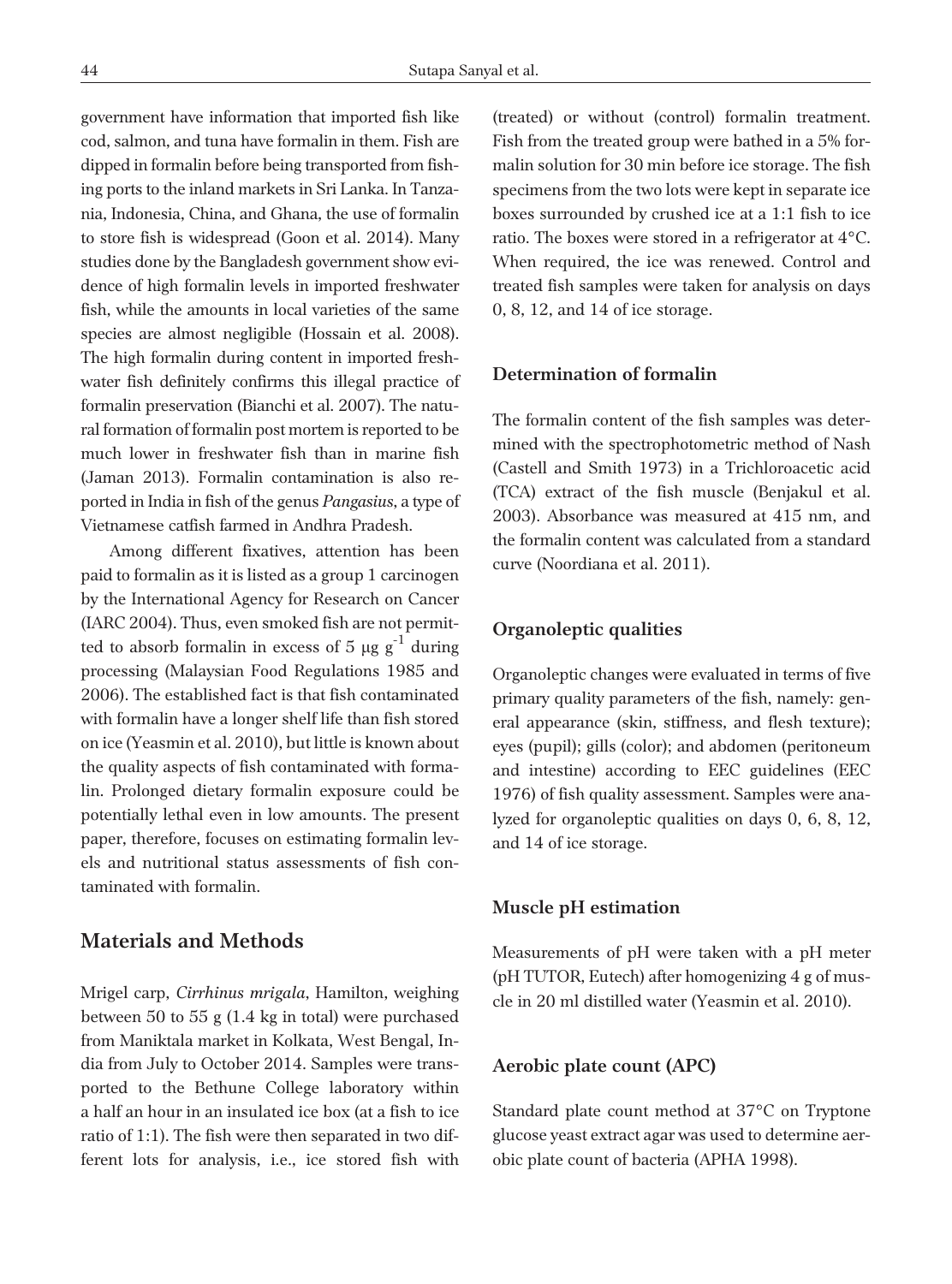# **Acid value (AV) (free fatty acid (FFA)) measurement for oxidative lipid damage**

Samples of 0.8 g of muscle were homogenized in 10 ml of neutral solvent and then titrated by 2.02 N KOH (MERCK) (Sadasivam and Manikam 1996).

# **TCA soluble protein assay (TSP) for proteolytic degradation assessment**

For total protein, 0.5 g of muscle was homogenized in 5 ml of PBS buffer (pH 7.4) with a manual homogenizer (Borosil) on ice. The homogenate was then centrifuged (Cecilce 4002 : 4000 Series) at 10,000 rpm for 30 min at 4°C. The supernatant was collected and subjected to the Lowry protocol (Lowry et al. 1951) for protein estimation using a UV-VIS Spectrophotometer (Shimadzu; Model UV-1700 Pharma Spec). For the TCA soluble protein assay (TSP) assay, 1.11 g of muscle was homogenized in 10 ml of 5% TCA (Merck) solution with a manual homogenizer (Borosil) on ice. The homogenate was then incubated on ice for 1 h and centrifuged (Cecilce 4002 : 4000 Series) at 8500 rpm for 15 min at 4°C. The supernatant was collected for TSP estimation with the Lowry protocol (Lowry et al. 1951) for protein estimation using a UV-VIS Spectrophotometer (Shimadzu; Model UV-1700 Pharma Spec) (Benjakul et al. 2003). The percentage of TSP estimated with the following formula: (TCA soluble protein  $\times$  100/Total Protein).

#### **Statistical analysis**

The One-Way ANOVA test was performed to examine whether there were significant differences in the formalin contents of treated fish analyzed that had been stored on ice for different periods. Data from the various biochemical measurements were subjected to the paired *t*-test for means ( $P < 0.05$ ). The statistical analysis was done in Excel 2003 (Microsoft Seattle, WA, USA) with the add-in software Statcel 2 (Yanai 2004).

### **Results and Discussion**

The highest amounts of formalin ranging from 11.52 to 13.10  $\mu$ g g $^{-1}$  were detected in the fish muscle immediately after treatment. The formalin concentrations estimated in treated fish after 14 days of ice storage varied from 8.49 to 7.93  $\mu$ g g $^{-1}$  at a mean of 8.10  $\mu$ g g<sup>-1</sup>. The formalin content observed in the treated fish on day 8 that was lower than that of the fresh treated fish (Table 1) could have stemmed from the formalin washing off along with the melting ice or the conversion of formaldehyde to other chemical compounds (Tsuda et al. 1988). Further, no significant difference (ANOVA Single factor,  $F_{2,5} = 0.44; P$ > 0.05) was found in the recovery rate of formalin from treated samples on days 8, 12, and 14 of storage. The results indicated that a constant level of formalin was retained by the fish muscle after initial washing (Table 1). The formalin concentrations in the control fish varied between 0.001 to 0.067  $\mu$ g g $^{-1}$ under iced conditions (Table 1). Negligible amounts of formalin in control fish throughout the storage time indicates the formation of a low amount of naturally occurring formalin in fresh water varieties. This fact was further confirmed by obtaining no significant change ( $P > 0.05$ ) in formalin recovery from the ice stored treated fish on days 8, 12, and 14. Thus, the high formalin content in the treated fish definitely stemmed from the added formalin that does not occur naturally. The formalin level was reduced, but not fully removed, throughout the storage period.

| Table 1 |                         |  |
|---------|-------------------------|--|
|         | Amount of formalin (moo |  |

Amount of formalin (mean± SE) in fish muscle during the storage period

| Storage period | Treated fish                 | Control fish       |
|----------------|------------------------------|--------------------|
| 0 <sub>d</sub> | $12.197 \pm 0.814^a$         | 0 <sub>p</sub>     |
| 8 d            | $8.095 + 0.077^{\text{a}}$   | $0.067^{\rm b}$    |
| 12d            | $8.153 + 0.296^{\text{a}}$   | $0.070^{b}$        |
| 14 d           | $8.003 \pm 0.063^{\text{a}}$ | 0.066 <sup>b</sup> |

\*Different superscripts represent significant statistical differences,  $t_{(4)} = 8.53$ ; P < 0.01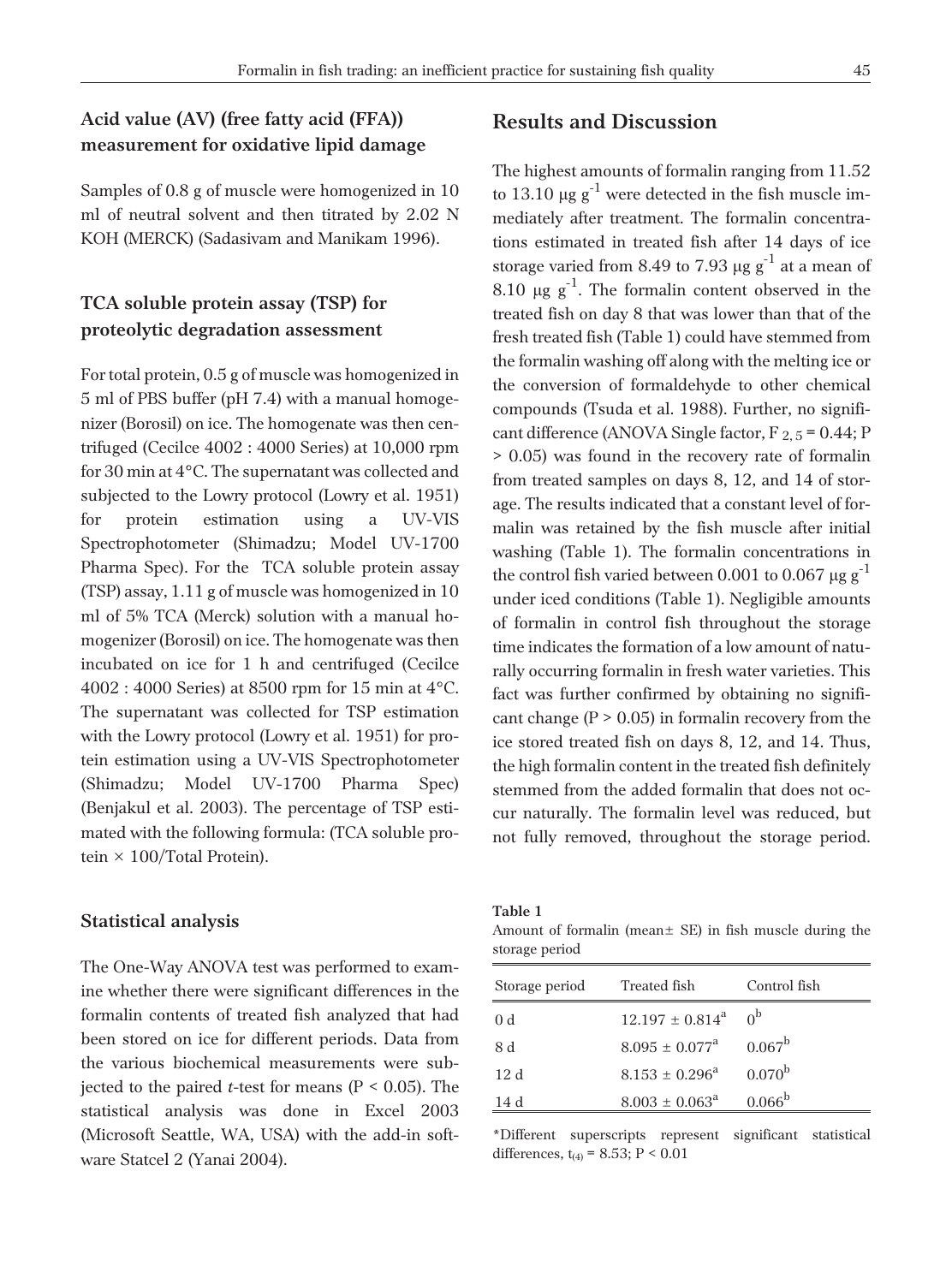

Figure 1. Sensory evaluation of control and treated samples stored on ice. Data with different letter index in the organs differ significantly statistically  $(P < 0.05)$ .



Figure 2. Relationship between organoleptic score of control and treated samples on the days of storage.

Thus, the conclusion reached is that once it is added, formalin cannot be removed.

The organoleptic scores for each parameter throughout the storage period are presented in Fig. 1. The decrease in sensory scores (Fig. 2) was highly correlated  $(r = -0.99)$  with storage time, which indicated quality deterioration. The total points calculated up to day 14 of ice storage were significantly higher in the control  $(2.16 \pm 0.27)$  than in the treated

samples  $(1.9 \pm 0.32)$  (t<sub>(4)</sub> = 3.20; P < 0.05). The condition of fish preserved with formalin was unacceptable in terms of the blackish gills and opaque, milky eyes. Loss of brightness along with definite dullness was evident in treated samples at 6, 8, 12 and 14 d of storage. The treated fish also lost their natural odor and were found to emit strong formalin odor. The only good characteristic observed in the treated fish even on day 14 of ice storage was a firm body (although a little too hard) and the smooth surface without wrinkles compared to the fresh fish, which had soft, flaccid bodies and wrinkled surfaces.

Deteriorative changes in the gills, eyes, and surfaces (dull) were the primary cause for low organoleptic points in the treated fish (Belton et al. 2011). Further, the addition of formalin to ice-stored fish resulted in a rubbery texture. The aggregation of myofibrillar proteins by formalin leads to this textural change (Haard 1992). The current study on the use of formalin presents controversial results in light of earlier studies (Hossain et al. 2008, Haque and Mohsin 2009), in which formalin was shown to en-

hance to fish shelf life and fresh-

ness. However, the formalin treated samples were in more acceptable condition than were the controls in terms of firm texture, smooth (wrinkle-less) surface, and good (sticky) peritoneum. This was likely caused by formalin reducing the spoilage activity of some bacteria.

The pH of the fresh control fish was  $6.72 \pm 0.02$ , which gradually increased to  $6.86 \pm 0.01$  at the end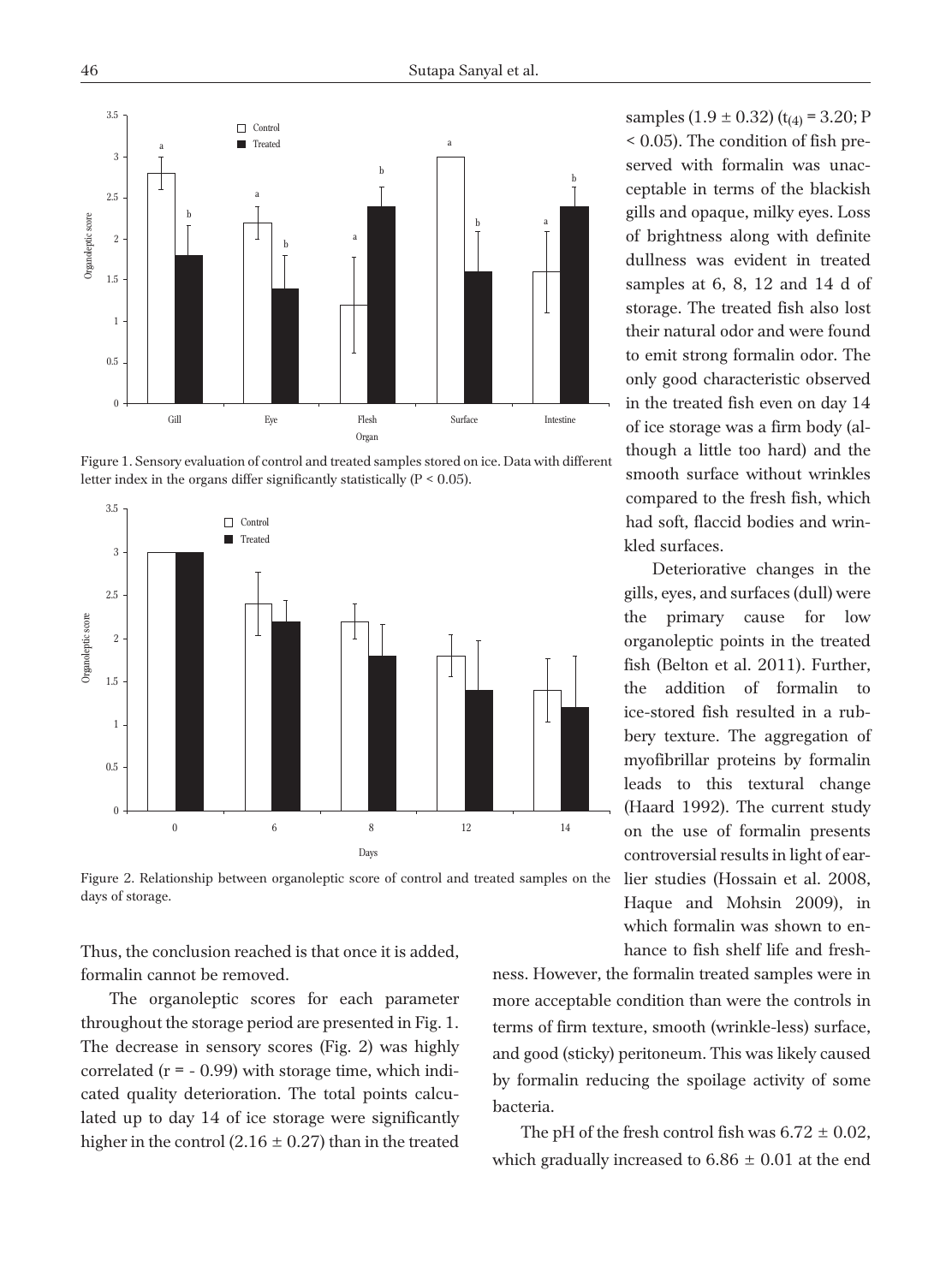

Figure 3. pH in control and treated fish during storage period. Data with different letter index in the same day differ significantly statistically (P < 0.05).



Figure 4. Bacterial load (in log 10(cfu  $\times g^{-1}$  of muscle)) in fresh and formalin treated fish. cfu = colony forming unit. Data with different letter index in the same day differ significantly statistically ( $P < 0.05$ ).

of 14 days of ice storage (Fig. 3). On day 0, the pH value of the treated fish was  $6.59 \pm 0.01$ , while during chilled storage, the values ranged from 6.45  $\pm$ 0.02 to  $6.65 \pm 0.02$  (Fig. 3). However, the pH of the treated batch was significantly lower  $(t_{(19)} = 19.53; P)$ < 0.001) than was that of the control.

The bacterial load remained at a significantly high level  $(t_{(14)} = 8.54; P < 0.001)$  in the control compared to the treated mrigel during the storage period (Fig. 4). Moreover, the aerobic plate count of the

control fish at the end of 14 days of ice storage was much less than 8-9  $\log$  cfu g<sup>-1</sup> (Huss 1995); therefore, it was still not considered to be spoiled.

The low bacterial counts in the treated fish were related to the bactericidal effects of formalin. The production of alkaline bacterial metabolites coinciding with high APC counts might be responsible for the high pH of the control samples. The low pH of the fish treated with formalin retarded bacterial growth.

The acid value in both the treated (except day 12) and control fish (except days 8 and 12) increased over the course of iced storage. As for the formalin treated fishes, the acid value was found to be high  $(t_{(24)} =$ 3.61;  $P < 0.01$ ) as compared to the control (Fig. 5). Lipid hydrolysis in the tissue resulted in the accumulation of free fatty acid (Aubourg et al. 2004, Rodriguez et al. 2007), thus raising the acid value. Free fatty acid has a pro-oxidant effect on lipids (Rodriguez et al. 2007).

TCA-soluble peptides in both the control and treated fish increased through to day 22 of iced storage (Fig. 6), which suggests the degradation of the fish protein (Benjakul et al. 2003). The treated

fish had more TCA-soluble peptides than did the control fish (t<sub>(19)</sub> = 6.42; P < 0.001), even in the initial days of storage. On days 8, 12, and 14, the TCA-soluble peptides in the treated samples were 1.84, 1.82, and 1.37 times higher than the values determined in the control samples. Higher TCA soluble peptide formation in the treated samples than in the control samples indicates the profound effect of formalin in protein degradation (Parkin and Hultin 1982).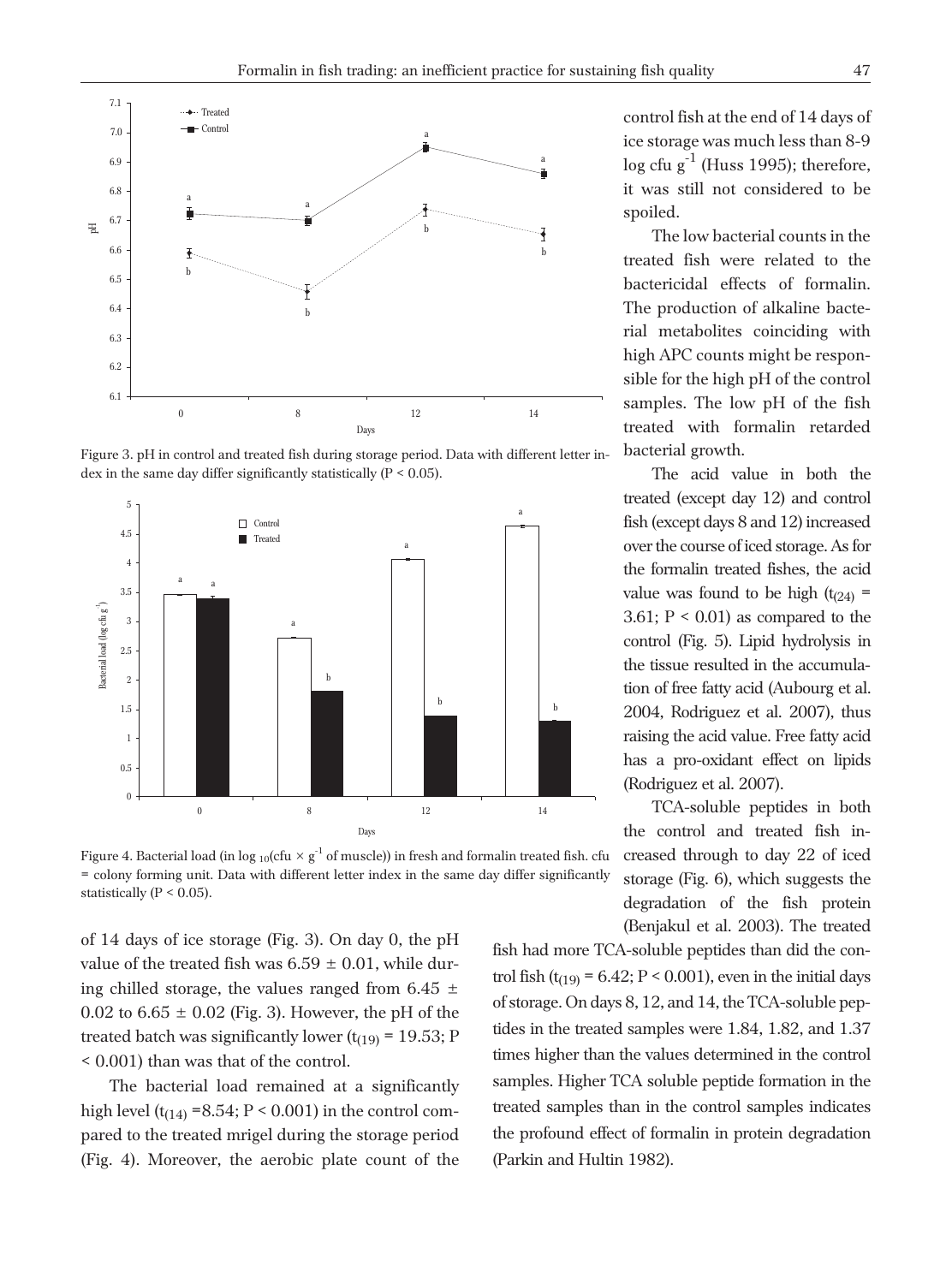

Figure 5. Acid value in control and treated fish during storage period. Data with different letter index in the same day differ significantly statistically  $(P < 0.05)$ .

An increase in TCA-soluble proteins was noted as the storage period progressed; however, at that time the treated fish contained much lower amounts of formaldehyde. This suggests that the initiation of protein degradation by formalin requires some time. Once conformational change is initiated, formalin reacts more efficiently with already denatured proteins and accelerates further denaturation. This fact is further evidenced by the rubbery texture of the



Figure 6. Total soluble protein (TSP,%) value in control and treated fish during storage period. Data with different letter index in the same day differ significantly statistically  $(P < 0.05)$ .

late-stage treated fish. Moreover, the acid value in treated mrigel was attributed to formalin content in a way similar to the TSP (%) assay.

The low pH of the treated fish muscle during ice storage contributed to muscle degradation as evident from the rise of TCA soluble proteins (Reddy and Srikar 1991). The net surface charge and water holding capacity of muscle proteins decrease as pH drops. This leads to textural changes such as loss of juiciness and a hard fibrous product (Careche et al. 1999). Changes in the levels of acid values corresponded to the values of protein deterioration. Thus, the re-

sults agree with previous reports that free fatty acids interact with proteins resulting in quality degradation. Microbial proteinases (Benjaku et al. 2003) and lipases (Farag 2012) play essential roles in protein and lipid degradation (Aubourg et al. 2004). Microbial activity generates small peptide fragments (Griswold et al. 1999). In spite of low bacterial activity, the higher values of TCA soluble proteins and free fatty acid in the treated samples in comparison to those in the control samples confirmed the effect of formalin in protein degradation and lipid hydrolysis.

# **Conclusions**

The study clearly shows that once added, formaldehyde content decreased but could not be fully removed from the samples. Nevertheless, the continuous ingestion of formaldehyde, even in low doses, in fish could be hazardous to the human body. Additionally, the presence of high TCA soluble protein solubility stemming from the denaturation of muscle proteins clearly indicates that formalin contaminated fish cannot be considered as a principle source of animal protein. Hence, the procedure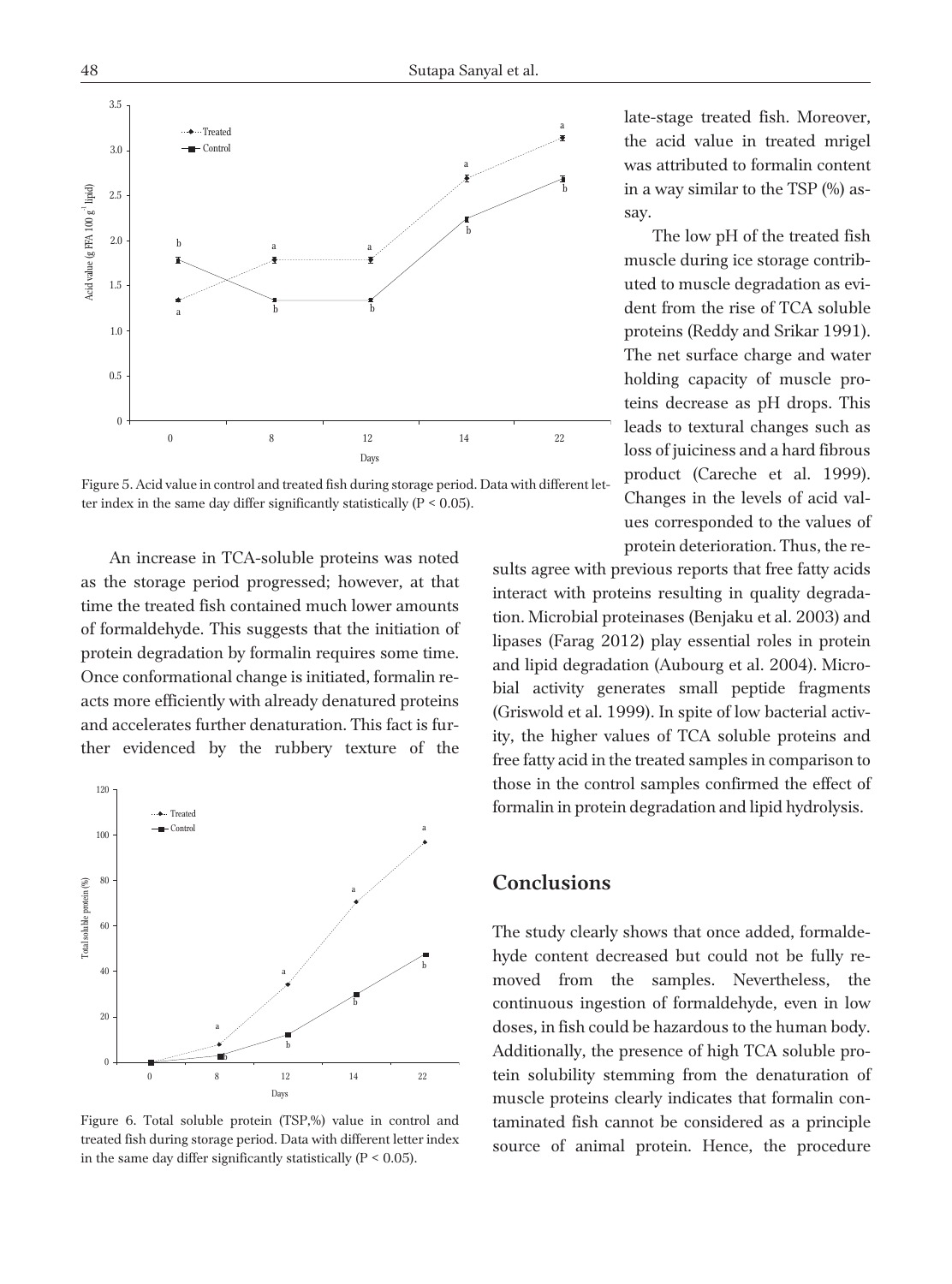should not be applied on a commercial basis for the post-harvest storage of fish for human consumption.

**Author contributions.** S.S. and K.S. conceived of and designed the experiments, analyzed the data, S.W.S. and K.S. performed the experiments, S.S. and S.B. interpreted the data and wrote the paper. Both S.S. and S.B. supervised the whole work and edited and revised the manuscript.

### **References**

- APHA 1998 Standard methods for the examinations of water and wastewaters, 20th ed. – American Public Health Association, American Water Works Association and Water Environment Federation, Washington DC.
- Aminah A.S., Zailina H., Fatimah A.B. 2013 Health risk assessment of adults consuming commercial fish contaminated with formaldehyde – Food Pub. Health. 3: 52-58.
- Aubourg S., Alenso, F., Gallardo M. 2004 Studies on rancidity inhibition in frozen horse mackerel (*Trichurus trachurus*) by citric and ascorbic acids – Euro. J. Lipid Sci. Technol. 106: 232-240.
- Belton B., Karim M., Thilsted S., Murshed-E-Jahan K., Collis W., Phillips M. 2011 – Review of aquaculture and fish consumption in Bangladesh – Studies and Reviews 2011-53, The World Fish Center, November 2011.
- Benjakul S., Visessanguan W., Tueksuban J. 2003 Changes in physico-chemical properties and gel-forming ability of lizardfish (*Saurida tumbil*) during post-mortem storage in ice – Food Chem. 80: 535-544.
- Bianchi F., Careri M., Musci M., Mangia A. 2007 Fish and food safety: Determination of formaldehyde in 12 fish species by SPME extraction and GC-MS analysis – Food Chem. 100: 1049-1053.
- Careche M., Herrero A.M., Rodríguez-Casado A., Del Mazo M.L., Carmona P. 1999 – Structural changes of hake (*Merluccius merluccius* L.) fillets: effects of freezing and frozen storage – J. Agric. Food Chem. 47: 952-959.
- Castell C.H., Smith B. 1973 Measurement of formaldehyde in fish muscle using TCA extraction and the NASH reagent – J. Fish. Res. Board Can. 30: 91-98.
- Connel J.J. 1995 Control of Fish Quality  $4<sup>th</sup>$  edition, London, UK, Fishing News Books Ltd.
- EEC 1976 Freshness ratings Council Regulation No 103/76, Official Journal of European Communities, No. L20.
- Farag H.E.M. 2012 Sensory and chemical changes associated with microbial flora of *Oreochromis niloticus* stored in ice – Int. Food Res. J. 19: 447-453.
- Goon S., Bipasha M.S., Islam M.S. 2014 Fish marketing status with formalin treatment in Bangladesh: An overview – Int. J. Pub. Health Sci. 3: 95-100.
- Griswold K.E., White B.A., Mackie R.I 1999 Proteolytic activity of the starch-fermenting ruminal bacterium, *Streptococcus bovis* – Curr. Microbiol. 39: 180-186.
- Haque E., Mohsin A.B.M. 2009 Intensity of Formalin use for consumable fish preservation in Dhaka city Bangladesh – J. Fish. Int. 4: 52-54.
- Haard N.F. 1992 Biochemical reactions in fish muscle during frozen storage – In: Seafood Science and Technology (Ed.) E.G. Bligh, Fishing News Books, Oxford: 176-209.
- Hossain M.S., Rahman M.A., Sharkar K.T., Shahjalal, H.M. 2008 – Formaldehyde Content in Rui fish (*Labeo rohita*) in Bangladesh and effect of formaldehyde on lipid peroxidation in rat tissues and intestinal tissues – J. Med. Sci. 8(4): 405-409.
- Huss H.H. 1995 Quality and quality changes in fresh fish FAO Fisheries Technical Paper (348), Rome, FAO.
- IARC 2004 Monographs on the Evaluation of Carcinogenic Risk to Humans – Yearbook 88, International Agency for Research on Cancer, Lyon, France.
- Ismail H.M. 2005 The role of omega-3 fatty acids in cardiac protection: An overview – Front. Biosci. 10: 1079-1088.
- Jaman N. 2013 Determination of formaldehyde by spectrophotometric method in some important freshwater and marine fishes – Ph. D Thesis, Mymensingh: Department of Fisheries Technology, Bangladesh Agricultural University.
- Lowry O.H., Rosebrough N.J., Farr A.L., Randall R.J. 1951 Protein measurement with the Folin phenol reagent – J. Biol. Chem. 193: 265-275.
- Noordiana N., Fatimah A.B., Farhana Y.C.B. 2011 Formaldehyde content and quality characteristics of selected fish and seafood from wet markets – Int. Food Res. J. 18: 125-136.
- Parkin K.L., Hultin H.O. 1982 Fish muscle microsomes catalyze the conversion of trimethylamine oxide to dimethylamine and formaldehyde – FEBS Lett. 139: 61-64.
- Reddy G.V.S., Srikar L.N. 1991 Preprocessing ice storage effects on functional properties of fish mince protein – J. Food Sci. 56: 965-968.
- Rodríguez A., Losada V., Larraín M.A., Quitral V., Vinagre J., Aubourg S. 2007 – Development of lipid changes related to quality loss during the frozen storage of farmed Coho salmon (*Oncorhynchus kisutch*) – J. Am. Oil Chem. Soc. 84: 727-734.
- Sadasivam S., Manikam A. 1996 Biochemical Methods. Second Edition – New Age International Publishers (P) Ltd.
- Shenouda S.Y.K. 1980 Theories of protein denaturation during frozen storage of fish flesh – Adv. Food Res. 26: 275-311.